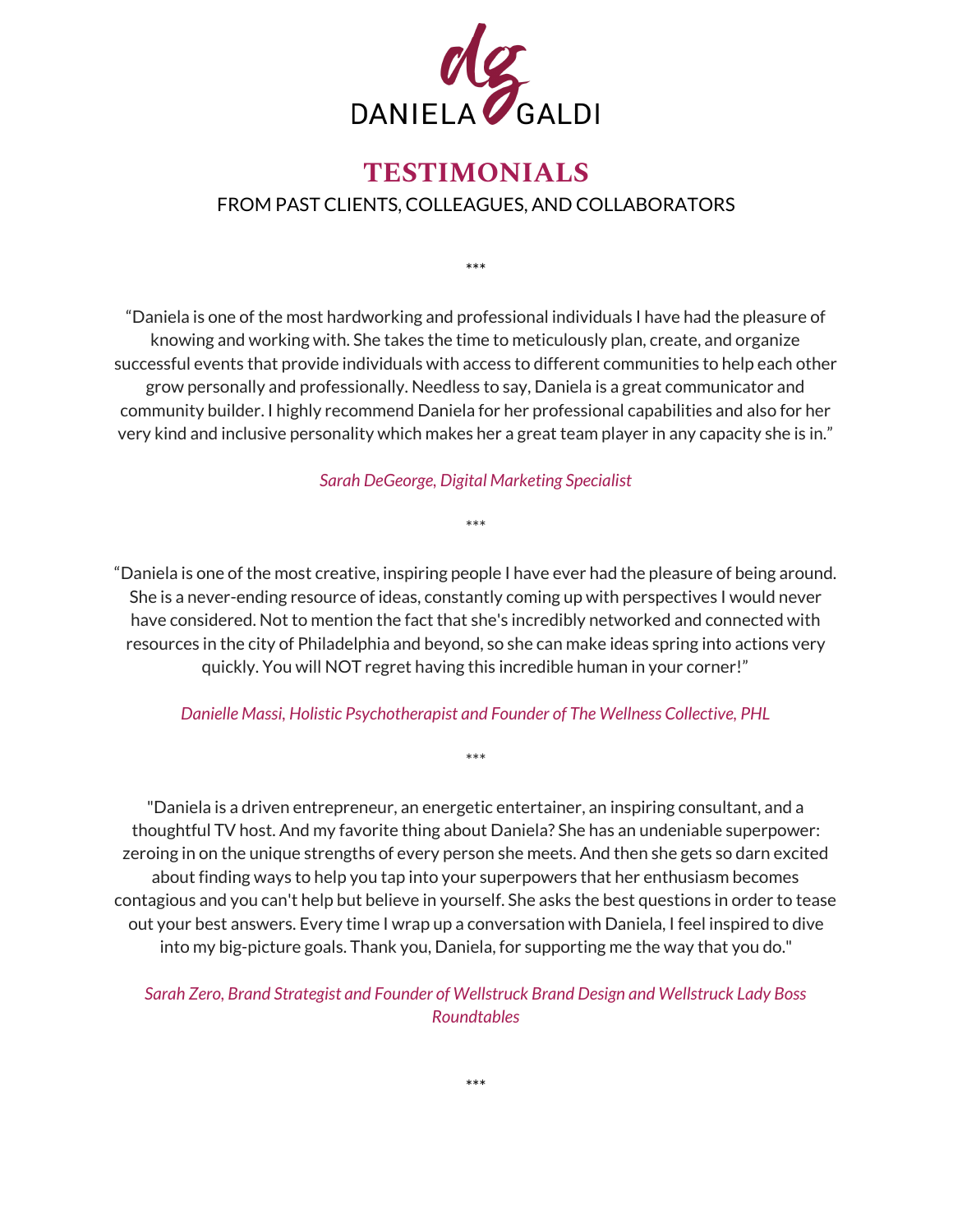

\*\*\*

"Daniela Galdi is an incredible TV host. I have had the pleasure of having her help me with mock interviews on multiple occasions where she is the host and I am the guest and every time she delivers and is spot on! Knowing I have a friend like her, that I can count on to help me professionally is a great help. I can tell her the topic of my sell, and she and I will do rehearsals of the [QVC] sell with ease. I can always count her and never have to worry that she won't get it because she always does! She is also dynamic on-air and I love watching her sell. In fact, the last time I saw her on-air she had multiple sell outs and I was rooting for her and cheering her on. This isn't surprising that she had sell outs given her professionalism and knowledge of her craft! I would definitely recommend her for any of your hosting needs!"

*Gina Gannon, 6ABC Traffic Anchor and QVC Guest Host*

\*\*\*

"I had been struggling with multiple different aspects of my life, when Daniela, a colleague and friend reached out to me to discuss a project. As we got to talking, I was overwhelmed by the support she provided. In the coming weeks, I worked up the courage to ask her for more formal help. In the 6ish months I've been working with Daniela, I have been able to let go of my fear and work towards many of my larger goals. Daniela has provided the support, guidance, and safe space I needed to make my vision(s) a reality."

*Sydney Bromfield, Communications Specialist and Events Coordinator*

\*\*\*

"Working with Daniela Galdi is a joy. I wish all my associates were as conscientious, organized and creative as Daniela is. Daniela always has a positive attitude and I like her ideas about projects. She always comes up with a new point of view or approach that works."

*Cheryl Squadrito, Owner of Media Friendly, PR*

\*\*\*

"Daniela is a joy and a delight to work with. She is warm and insightful and really works to understand your particular vision. She brings her professional expertise to the table and asks questions that can help you view your project from a unique perspective. Daniela is a ball of positive energy and you can expect to work with someone who has the ability to keep you accountable and energized on your journey to launch!"

*Alanna Gardner, MFT, Owner of AAlign Wellness and Philadelphia MFT*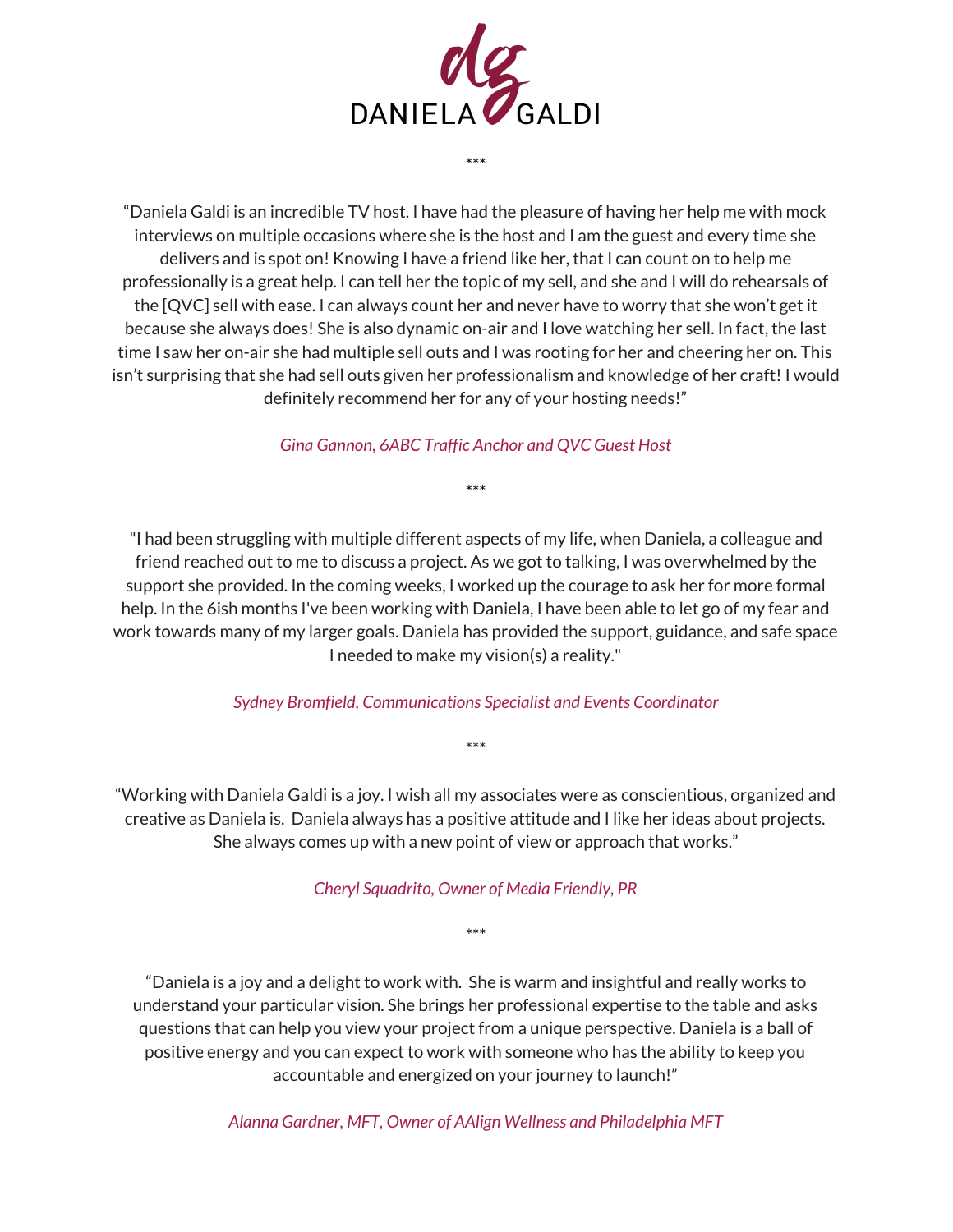

"Daniela has always encouraged me and never let me feel judged in her presence. She has been patient and kind, and thoughtful with her words. I have enjoyed our time together and I do consider Daniela a beacon of love and life."

\*\*\*

### *Giovanna Galdi, Coaching Client*

\*\*\*

"Daniela provided production coaching for my first self-produced Philadelphia Fringe Festival performance. Her production experience, experience in media relations and perspective as a performer gave her the unique ability to understand my artistic vision, help me articulate it through choreography and production design, and then to market it efficiently and creatively. Her wide variety of experiences have given her a thorough understanding of the entire performance life-cycle and ultimately translate to all-encompassing coaching experience. Her individual artistic perspective, both dynamic and innovative, was an added bonus throughout the process and she ultimately served as a creative advisor to me throughout the process."

## *Courtney Hunter, Host/Producer of The Sentience Podcast & Artistic Director of Stolen Fire Collective*

\*\*\*

"Daniela Galdi is a dynamic, energetic, business coach, host and a compassionate person. Her talents and expertise include coaching other entrepreneurs, sales and marketing, television hosts and results-oriented professionals. When coaching others, Daniela's confidence and expertise creates a strong bond that encourages her clients to communicate the big picture in a concise and meaningful way.

Additionally, Daniela's hosting and interviewing experience helps her *Around the Table* television guests feel comfortable when sharing their story, company and goals in a fun and educational conversation. This is fantastic for guests like me and the audience to learn something new and take action whether that means purchasing a new product or taking a class.

I am impressed with Daniela's many talents, generosity, time and compassion for others. Anyone would be lucky to have her on their team."

*Nancy Connor, Founder of Smart Adaptive Clothing*